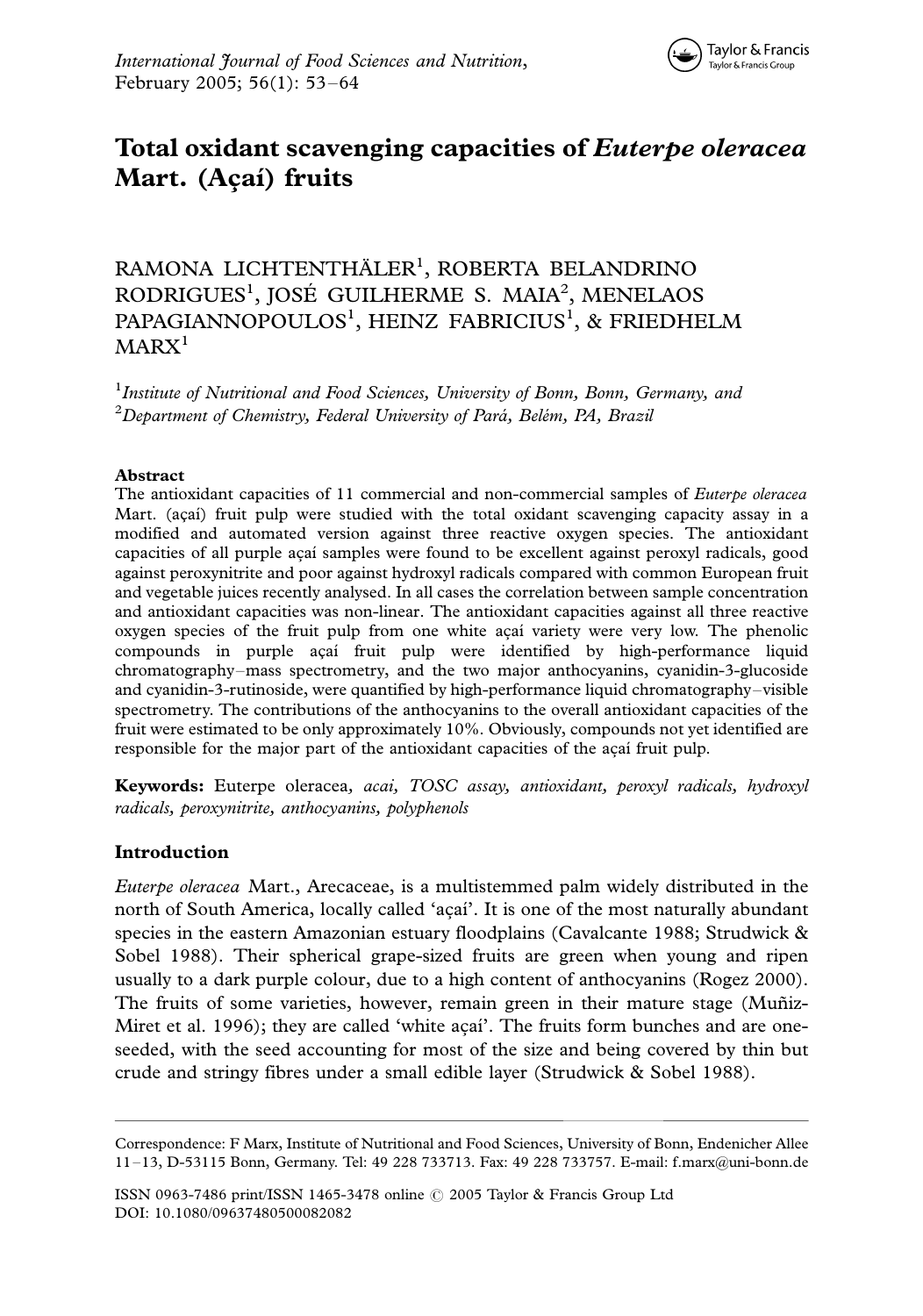Fruits can be harvested throughout the year with higher yields and better organoleptic qualities during the 'dry months' (August/December in the area of the Amazon delta), the high harvesting season (Strudwick & Sobel 1988; Clay & Clement 1993; Rogez 2000).

The fruits are primarily used to prepare a beverage with the consistency of milkshake by macerating their pulp and mixing it with different amounts of water (Strudwick & Sobel 1988; Smith 1999). According to governmental regulations (Delegacia Federal de Agricultura 2000) the beverages are divided into three trading qualities: açaí grosso ( $>14\%$  dry matter), açaí medio (11-14% dry matter) and açaí fino  $(8-11\%$  dry matter).

Acaí pulp has a high nutritional value: lipids can account for up to 50% and proteins for about 10% of the dry matter (Rogez 2000). In its main extension region, their consumption is very popular throughout all socio-economic levels (Smith 1999). Recently, acai pulp products have begun to become popular in the urban centres of Brazil. The taste of açaí pulp products is characterized as similar to beet and carrot with a weak odour (Bauer 2000); other sources classify it as unique and difficult to describe, metallic, slightly nutty and somewhat creamy with an oily appearance (Strudwick & Sobel 1988; Muñiz-Miret et al. 1996).

Sales promotions of açaí advertise the product to be rich in antioxidants, and to have several beneficial health effects especially for sportsmen (Strudwick & Sobel 1988). So far, with the exception of the energy-donating properties (Rogez 2000), none of these slogans has been proven scientifically.

Generally, anthocyanin-rich fruit juices have proved to possess high antioxidant capacities (Kähkonen et al. 2001; Zheng & Wang 2003). Therefore, in this study we examined the antioxidant capacities of anthocyanin-containing acai fruit pulp products. The total oxidant scavenging capacity (TOSC) assay was chosen because it features several advantages in comparison with other antioxidant testing methods (Lichtenthäler et al. 2003). Furthermore, the main polyphenols of açaí fruit pulps were identified by high-performance liquid chromatography  $(HPLC)$ -mass spectometry  $(MS)$  and, additionally, the major anthocyanins were quantified with HPLC-visible spectrometry (Vis) for evaluation of their contributions to the overall antioxidant capacities.

# Materials and methods

# **Materials**

Chemicals. Ultra-high quality (UHQ) water was prepared with a UHQ-II system (ELGA, Ubstedt-Weiher, Germany) and was used for all solutions. Diethylenetriaminepentaacetic acid, 3-morpholinosydnonimine N-ethylcarbamide,  $\alpha$ -keto- $\gamma$ methiolbutyric acid, gallic acid and Folin/Ciocalteu's phenol reagent were obtained from Sigma-Aldrich Chemie GmbH (Steinheim, Germany). 2,2?-Azobis(2-methylpropionamidine) dichloride, ferric chloride hexahydrate and ethylenediamine tetraacetic acid were purchased from Acros Organics (Geel, Belgium). Ascorbic acid was from Kraemer & Martin (Sankt Augustin, Germany). Cyanidin-3-glucoside chloride and cyanidin-3-rutinoside chloride were from Extrasynthese (Genay, France).

Acai samples. Non-commercial acai samples were taken in the area of the river Aurá near Belém, Pará, Brazil during the high harvesting periods of 1998, 2000 and 2002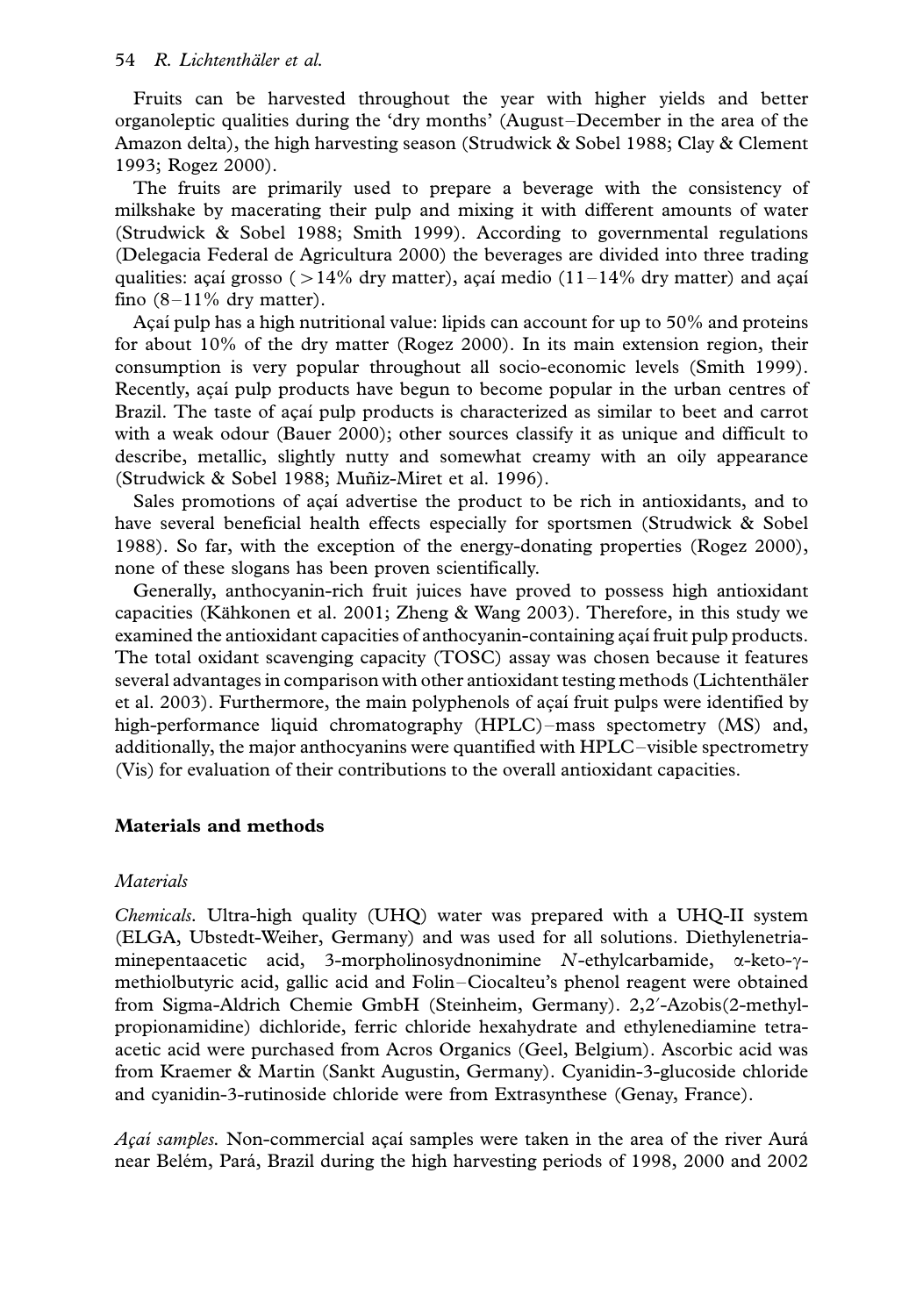and during the low harvesting period of 2001 (March), as well as one sample of white acaí during the high harvesting period of 2002. The same trees served as sources for the samples of the different years. Samples were freeze-dried immediately after macerating the pulp with potable water and separation from the seeds.

One of the commercial samples (acaí medio I) was bought at a supermarket in Campinas, São Paulo, Brazil. The other commercial samples (açaí grosso I and II, açaí medio II as well as acaí fino I and II) were obtained from the import-export company Klaus Böcker GmbH (Buxtehude, Germany). All commercial samples were frozen  $(-20^{\circ}C)$  during transport and stocking. For dry matter determination the samples were freeze-dried.

For TOSC analyses and anthocyanin quantification, 5 g freeze-dried noncommercial samples were suspended with UHQ water to a final volume of 50 ml. The suspensions were sonicated for 10 min and centrifuged for 10 min at 2800 g with a Heraeus Biofuge stratos (Kendro, Hanau, Germany) and filtrated through a folded filter (Schleicher & Schuell, Dassel, Germany). Sample solutions were diluted with UHQ water to at least five different concentrations for each of the three reactive oxygen species to cover the respective range from a low to a high antioxidant capacity as complete as possible. The dilutions were performed in duplicate and each solution was measured at least twice. The commercial samples were centrifuged, filtrated and diluted as already described.

# Methods

TOSC assay conditions. The TOSC assay is based on the ethylene-yielding reaction of a-keto-g-methiolbutyric acid with peroxyl radicals, hydroxyl radicals and peroxynitrite. Peroxyl radicals were generated by the thermal homolysis of 2,2'-azobis(2-methylpropionamidine) dichloride. Hydroxyl radicals were formed during the iron+ ascorbate-driven Fenton reaction. Peroxynitrite was produced by the decomposition of 3-morpholinosydnonimine N-ethylcarbamide. Details of the assay conditions are published elsewhere (Winston et al. 1998; Regoli & Winston 1999; Lichtentha¨ler et al. 2003). The time course of ethylene formation during 1 h at  $37^{\circ}$ C was analysed and the data evaluation was done according to Lichtenthäler and Marx (2005).

Calculation of data for TOSC of 20, 50 and 80%. The experimental TOSC values for the standard compounds cyanidin-3-glucoside and cyanidin-3-rutinoside were plotted versus the corresponding concentrations of the studied solutions. For the açaí samples, the TOSC values were plotted versus the reciprocal value of the studied sample dilutions. Dose–response curves were fitted for best correlation. Based on the resulting equations of the curves, those dilutions of the acai samples and the concentrations of cyanidin-3-glucoside and cyanidin-3-rutinoside were calculated that match TOSC values of 20, 50 and 80%, respectively. Curve fits and TOSC calculations were done with the software TableCurve 2D version 5.1 (SYSTAT Software Inc., Richmond, VA, USA).

Area under dose–response curves and first derivative at TOSC of 50% ( $DT<sub>50</sub>$ ). To give a more demonstrative overview of the curve progressions, the area under dose-response curves (ADRC) of the açaí samples from the zero point of the coordinate system up to a reciprocal dilution of 0.1 (i.e., a dilution of 1:10) were calculated as the  $DT_{50}$ . They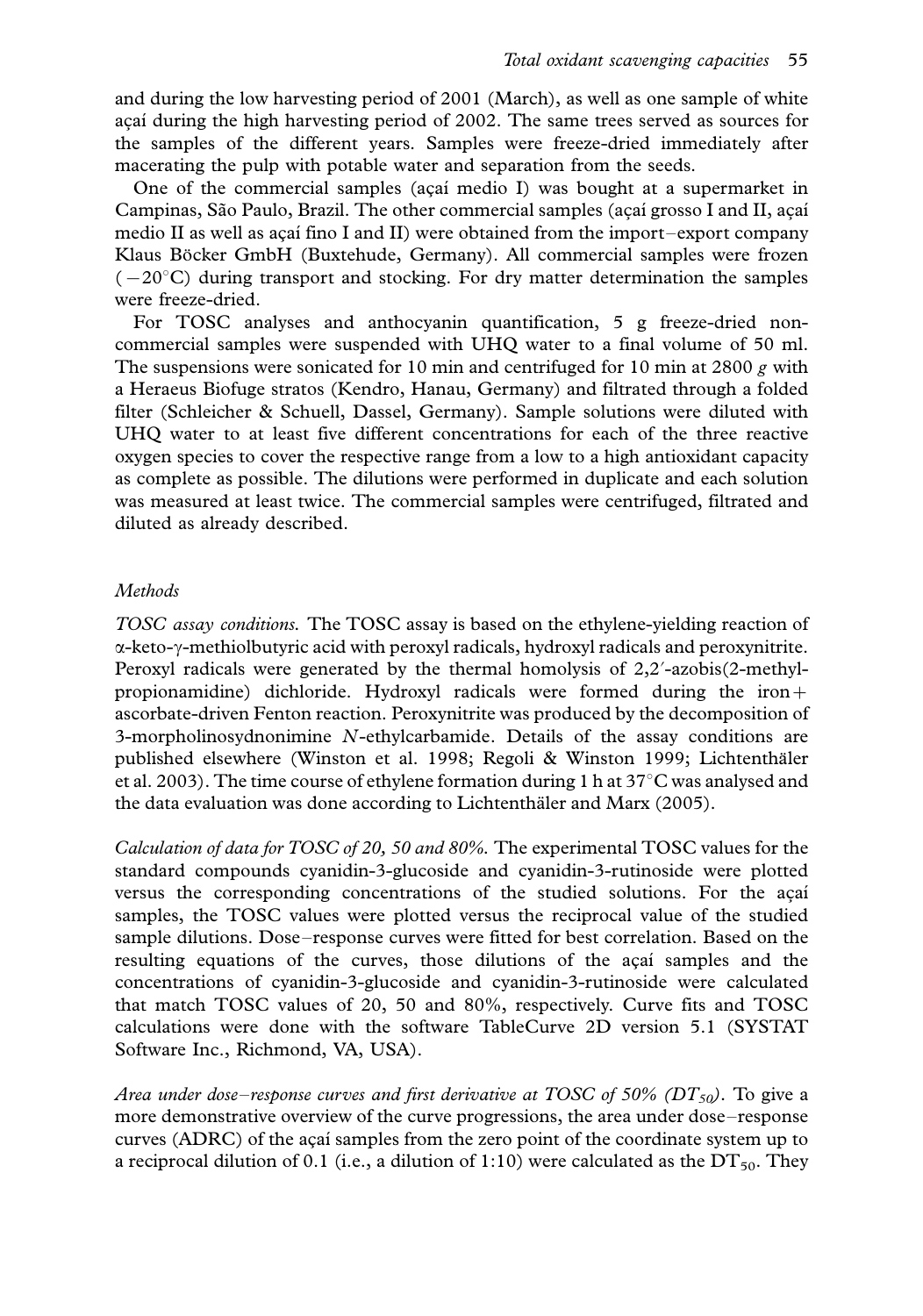were normalized by defining the corresponding area and the first derivative of the diagonal of the coordinate system as 1. Calculations were made using TableCurve 2D version 5.1.

Identification and quantification of phenolic compounds in açai fruits: Identification of individual phenolic compounds including anthocyanins by  $HPLC-MS$ . Individual polyphenols including anthocyanins were identified by multistep MS fragmentation after HPLC separation and ultraviolet  $(UV)$ -Vis diode array detection of açaı fruit pulp extracts prepared as described in the previous subsection 'Acai samples'. This method was also used successfully for the identification of polyphenols in carob (Papagiannopoulos et al. 2004).

The liquid chromatograph system used was a Beckman System Gold (Beckman Coulter, Unterschleißheim, Germany) consisting of an Gastorr 154 degasser (SFD Schambeck, Bad Honnef, Germany), a 126-solvent module, a 507e Autosampler, a jetstream column oven (W.O.Electronics, Langenzersdorf, Austria) and a 168-diode array detector equipped with a micro cell. The system was controlled using the 32Karat Software package version 3 Build 937 (Beckman). The analytical column (Aqua 3µ C18, 150 mm  $\times$  2 mm i.d.) was equipped with a guard column (Security Guard, C18, 4 mm  $\times$  2 mm i.d.; both Phenomenex, Aschaffenburg, Germany) and kept at  $35^{\circ}$ C.

For the analysis of phenolic compounds other than anthocyanins,  $1\%$  v + v acetic acid in UHQ water (mobile phase A) and  $1\%$  v+v acetic acid in acetonitrile (mobile phase B) were used as solvents with a flow of  $300 \mu/m$ in. A gradient elution program was used starting at 0% B with a linear gradient to 40% B after 80 min and to 100% B after 100 min. The column was washed with 100% B for 10 min and reequilibrated for 10 min with the initial conditions. Then  $5 \mu l$  sample were injected for analysis and the chromatograms monitored at  $200-595$  nm with a track at  $280$  nm for comparison with MS data.

For the analysis of anthocyanins, another pair of solvents was used to force the complete protonation of the analytes, taking into account their low pKa value.  $5\%$  v+ v formic acid in UHQ water (mobile phase A) and 5% v+v formic acid and 5% v+v acetonitrile in methanol (mobile phase B) were used as solvents with a flow of 200  $\mu$ /min. A gradient elution program was used starting at 10% B with a linear gradient to 65% B after 25 min. The column was washed with 100% B for 10 min and re-equilibrated for 15 min with the initial conditions. Then  $5 \mu l$  sample were injected for analysis and the chromatograms monitored at  $200-595$  nm with a wavelength of 520 nm for comparison with MS data.

An LCQ classic ion-trap MS equipped with an electrospray interface and a metal needle kit was coupled to the HPLC and controlled with the Xcalibur Software version 1.2 (Thermo Finnigan, Dreieich, Germany). A flow of 100 ml/min methanol delivered by a System Gold Programmable Solvent Module 116 (Beckman) was added through a T-union before the HPLC eluent entered the ion source to enhance ionization of the polar analytes.

The settings for the MS analyses of phenolic compounds (in the negative mode) and anthocyanins (in the positive mode; mentioned in parentheses) were: source voltage, 4.5 kV in negative mode (4.0 kV in positive mode); sheath gas flow, 60 (60); auxiliary gas flow, 0 (25); capillary voltage,  $-45$  V (+26 V); capillary temperature, 200°C (200°C); first octapole offset,  $+3 \text{ V } (-3 \text{ V})$ ; interoctapole lens voltage,  $+22 \text{ V }$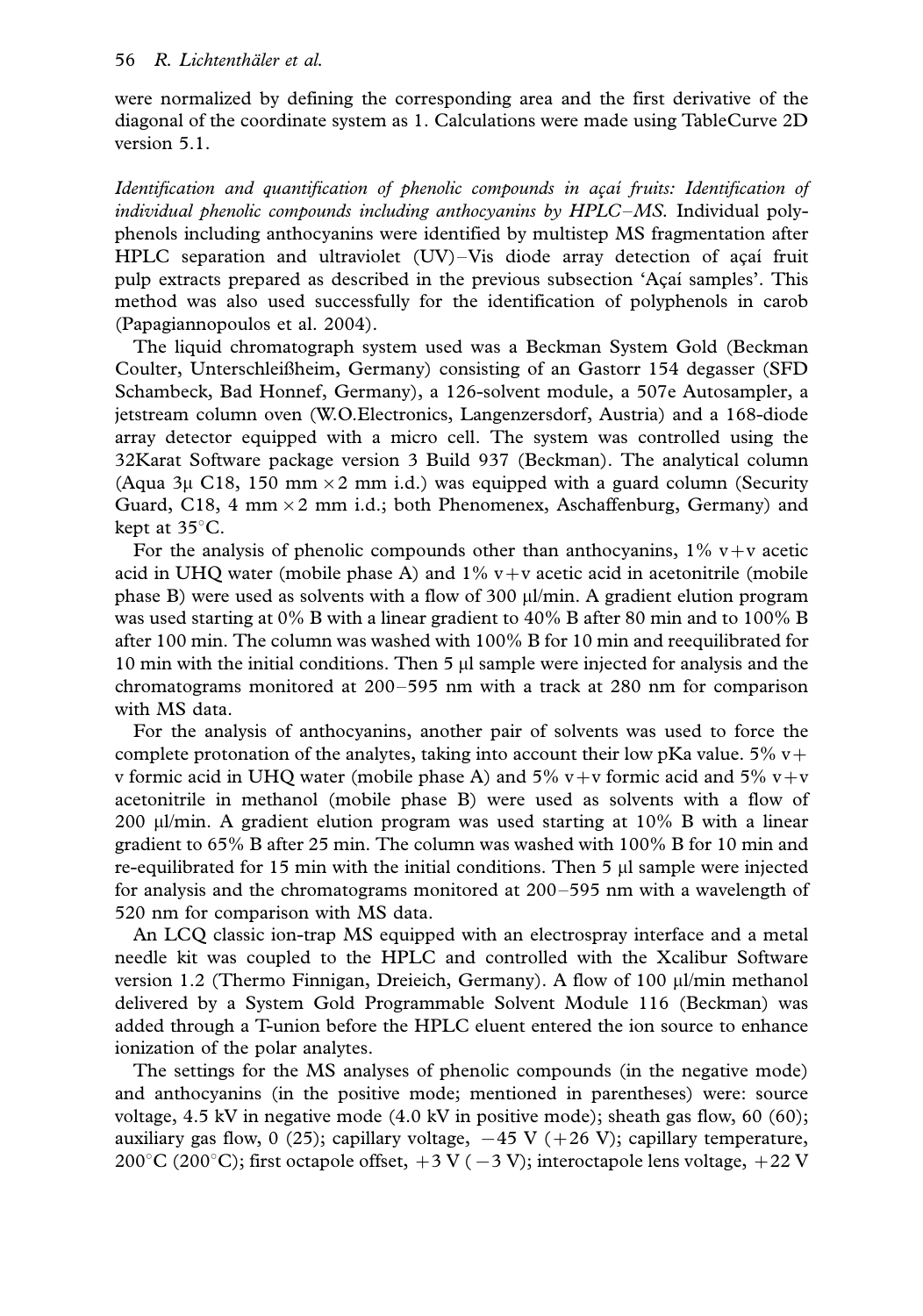$(-16 \text{ V})$ ; second octapole offset,  $+7 \text{ V}$  ( $-5 \text{ V}$ ); ion trap DC offset,  $+10 \text{ V}$  ( $-10 \text{ V}$ ). In the negative mode, phenolic compounds are detected in the MS in the deprotonated form as the quasimolecular ion  $[M-H]$ <sup>-</sup> one mass unit below their molecular mass. In the positive mode, anthocyanins are detected in the MS directly in the oxonium form at their molecular mass.

Identification of individual compounds was conducted using UV-spectral and MS/ MS fragmentation data. A UV spectral library set-up in the laboratory from standard compounds and the comparison of typical mass fragmentation patterns from the samples and standards were the basis of the identification of the individual sample compounds eluting from the HPLC system.

Quantification of anthocyanins by  $HPLC-V$ is. Quantification of anthocyanins was performed on a 600 Multisolvent Delivery HPLC system (Waters, Eschborn, Germany) equipped with a LC 55 B UV-Vis detector (Perkin-Elmer, Norwalk, CT, USA). Separations were made on a MAX-RP 80A column (150  $\times$  4.6 mm i.d., 4 mm particle size; Phenomenex, Aschaffenburg, Germany) equipped with a guard column (Security Guard, C18, 4 mm  $\times$  3 mm i.d.; Phenomenex) at room temperature. Gradient elution was performed using a 2% solution of formic acid in UHQ water (solution A) and a 2% solution of formic acid in acetonitrile (solution B): a linear gradient was used from 0 to 40 min from 0% B to 30% B followed by a linear gradient up to 60 min to 90% B at 0.8 ml/min. The column was washed for 10 min with 100% B and reequilibrated for 20 min with the initial conditions. Anthocyanins were detected at a wavelength of 525 nm. For quantification, external standards (cyanidin-rutinoside and cyanidin-glucoside) were used and the calibration curves were plotted for each standard compound on the basis of peak area. Peak integration was performed with EZChrom Elite version 2.8 (Scientific Software Inc., Pleasanton, CA, USA). All analyses were performed at least in duplicate.

# Results and discussion

Tables I, II and III present the calculated dilutions and concentrations corresponding to TOSC values of 20, 50 and 80% for the açaı´ samples as well as for cyanidin-3glucoside and cyanidin-3-rutinoside solutions. The ADRC and  $DT<sub>50</sub>$  are only given for the açaí samples, because it is not suggestive to compare sample values with those of the standard compounds; a discussion in this regard is provided elsewhere (Lichtenthäler & Marx 2005).

For all analysed samples, a non-linear correlation between sample concentrations and antioxidant capacities was observed. As an example, typical dose-response curves for selected açai samples against peroxyl radicals are shown in Figure 1.

#### TOSC of açai samples

In comparison with recently studied European fruit and vegetable juices, all of the studied acai samples with the exception of the white variety showed very high antioxidant capacity against peroxyl radicals. All purple açaí samples were in the top class of peroxyl radical scavengers together with, for example, lingonberry and beetroot juices. The white açaí ranked among the samples with the lowest antioxidant capacity, like tomato and sauerkraut juices. The antioxidant capacities for the purple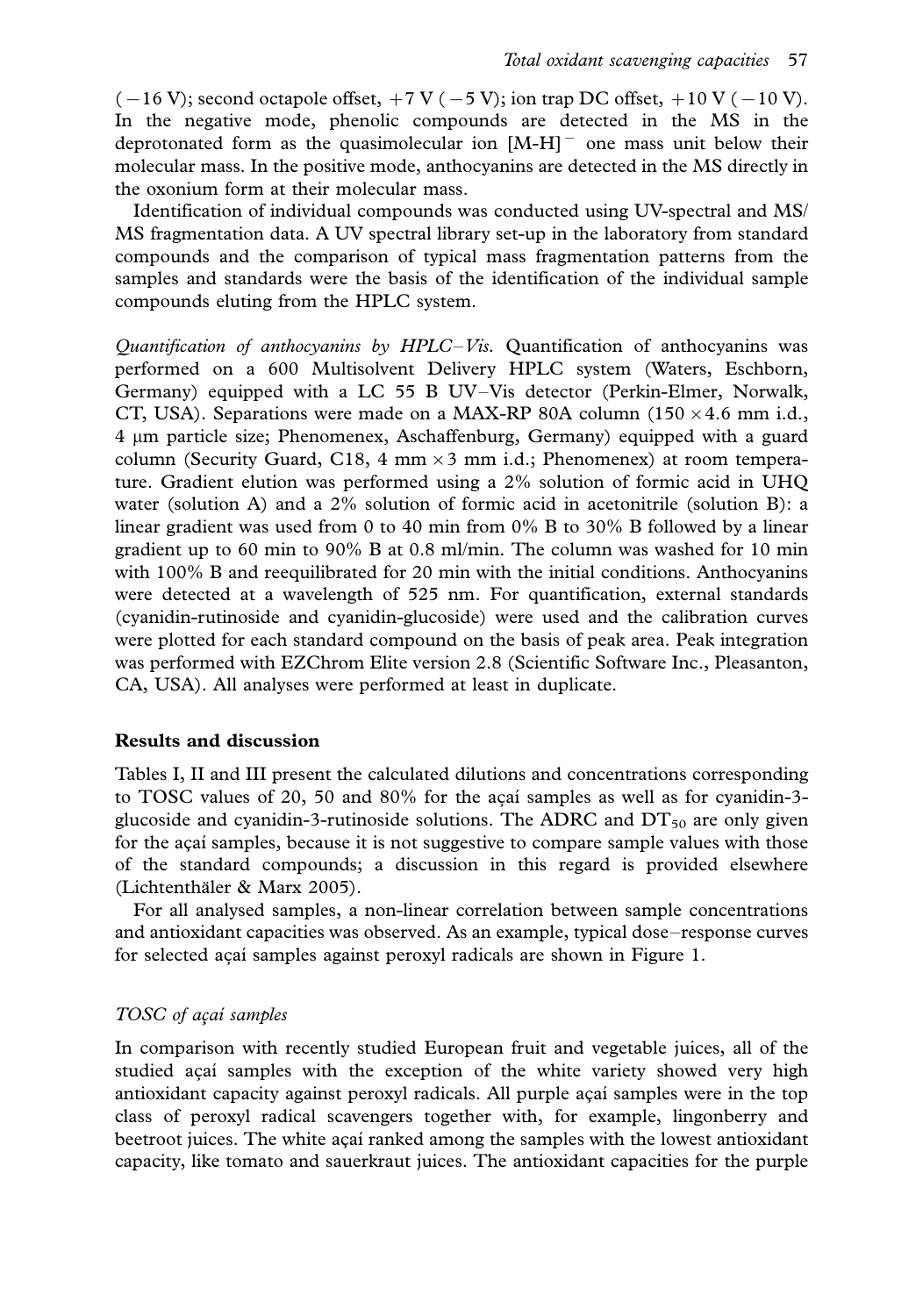|                                                                              | TOSC |                  |                       |      |                                          |        |
|------------------------------------------------------------------------------|------|------------------|-----------------------|------|------------------------------------------|--------|
|                                                                              | 20%  | 50%              |                       |      | 80% $DT_{50}^{\star}$ ADRC* $r^2$ of fit |        |
|                                                                              |      | Dilution factors |                       |      |                                          |        |
| Açaí grosso I $(13.9 \text{ g}/100 \text{ ml} \text{ DM})$                   | 1250 | 435              | 189                   | 15.9 | >1.9                                     | 0.9999 |
| Açaí medio I $(11.5 \text{ mg}/100 \text{ ml} \text{ DM})$                   | 1111 | 385              | 175                   | 14.3 | >1.9                                     | 1.0000 |
| Açaí grosso II $(13.4 \text{ g}/100 \text{ ml} \text{ DM})$                  | 833  | 286              | 128                   | 10.4 | >1.9                                     | 0.9998 |
| Açaí pulp 2002 $(10.0 \text{ g}/100 \text{ ml} \text{DM})$                   | 769  | 256              | 120                   | 9.7  | >1.9                                     | 1.0000 |
| Acaí pulp 1998 $(10.0 \text{ g}/100 \text{ ml} \text{DM})$                   | 588  | 238              | 106                   | 9.2  | >1.9                                     | 0.9998 |
| Açaí medio II $(10.0 \text{ g}/100 \text{ ml} \text{ DM})$                   | 714  | 227              | 98                    | 7.8  | >1.9                                     | 0.9998 |
| Açaí fino I $(7.7 \text{ g}/100 \text{ ml} \text{ DM})$                      | 667  | 217              | 103                   | 8.0  | >1.9                                     | 0.9999 |
| Açaí pulp 2000 $(10.0 \text{ g}/100 \text{ g} \text{ DM})$                   | 641  | 210              | 104                   | 7.6  | >1.9                                     | 0.9997 |
| Acaí pulp 2001 low harvest season $(10.0 \text{ g}/100 \text{ g} \text{DM})$ | 606  | 182              | 87                    | 6.4  | >1.9                                     | 0.9999 |
| Açaí fino II $(6.5 \text{ g}/100 \text{ g} \text{ DM})$                      | 500  | 145              | 61                    | 4.8  | >1.8                                     | 0.9998 |
| White acaí $(10.0 \text{ g}/100 \text{ ml} \text{ DM})$                      | 76   | 30               | 15                    | 1.3  | 1.2                                      | 1.0000 |
|                                                                              |      |                  | Concentrations (mg/l) |      |                                          |        |
| Cyanidin-3-glucoside                                                         | 4.4  | 11.2             | 21.8                  |      |                                          | 0.9996 |
| Cyanidin-3-rutinoside                                                        | 5.7  | 15.1             | 30.3                  |      |                                          | 0.9994 |

Table I. Peroxyl radicals: calculated dilution factors (for açaí samples) and concentrations (for cyanidin-3glucoside and cyandin-3-rutinoside) for different TOSC values,  $DT<sub>50</sub>$ , ADRC and fit correlation.

\*Diagonal defined as 1.0. DM, dry matter.

açaí samples were so high that their ADRC values could only be estimated. A more detailed discussion about that fact is provided at Lichtenthäler and Marx (2005).

Against peroxynitrite, all purple açaí samples demonstrated high antioxidant capacity even though it was not as outstanding as against peroxyl radicals. Although the purple açaí samples showed higher results against peroxynitrite than those of most other analysed juices, they were not as high as, for example, lingonberry or beetroot

|  |  |  |                                                                                                      | Table II. Peroxynitrite: calculated dilution factors (for açaí samples) and concentrations (for cyanidin-3- |
|--|--|--|------------------------------------------------------------------------------------------------------|-------------------------------------------------------------------------------------------------------------|
|  |  |  | glucoside and cyandin-3-rutinoside) for different TOSC values, $DT_{50}$ , ADRC and fit correlation. |                                                                                                             |

|                                                                               | <b>TOSC</b> |                       |     |     |                                          |        |
|-------------------------------------------------------------------------------|-------------|-----------------------|-----|-----|------------------------------------------|--------|
|                                                                               | 20%         | 50%                   |     |     | 80% $DT_{50}^{\star}$ ADRC* $r^2$ of fit |        |
|                                                                               |             | Dilution factors      |     |     |                                          |        |
| Açaí grosso I $(13.9 \text{ g}/100 \text{ ml} \text{ DM})$                    | 526         | 99                    | 19  | 2.0 | 1.5                                      | 1.0000 |
| Açaí medio I $(11.5 \text{ g}/100 \text{ ml} \text{DM})$                      | 588         | 100                   | 13  | 1.7 | 1.4                                      | 1.0000 |
| Açaí pulp $2002$ (10.0 g/100 ml DM)                                           | 455         | 85                    | 12  | 1.4 | 1.4                                      | 0.9999 |
| Açaí grosso II $(13.4 \text{ g}/100 \text{ ml} \text{ DM})$                   | 435         | 63                    | 12  | 1.2 | 1.3                                      | 0.9998 |
| Acaí medio II $(10.0 \text{ g}/100 \text{ ml} \text{ DM})$                    | 400         | 67                    | 10  | 1.2 | 1.3                                      | 1.0000 |
| Açaí pulp 1998 (10.0 g/100 ml DM)                                             | 313         | 64                    | 10  | 1.2 | 1.3                                      | 0.9999 |
| Acaí fino I $(7.7 \text{ g}/100 \text{ ml} \text{ DM})$                       | 357         | 59                    | 10  | 1.0 | 1.3                                      | 1.0000 |
| Açaí pulp 2000 $(10.0 \text{ g}/100 \text{ ml} \text{ DM})$                   | 278         | 58                    | 9   | 1.3 | 1.1                                      | 1.0000 |
| Acaí pulp 2001 low harvest season $(10.0 \text{ g}/100 \text{ ml} \text{DM})$ | 208         | 45                    | 8   | 1.2 | 1.0                                      | 1.0000 |
| Açaí fino II $(6.5 \text{ g}/100 \text{ ml} \text{ DM})$                      | 175         | 35                    | 6   | 0.7 | 1.1                                      | 0.9999 |
| White Acaí $(10.0 \text{ g}/100 \text{ ml} \text{ DM})$                       | 86          | 17                    | 3   | 0.3 | 0.8                                      | 0.9996 |
|                                                                               |             | Concentrations (mg/l) |     |     |                                          |        |
| Cyanidin-3-glucoside                                                          | 11.6        | 50.9                  | 259 |     |                                          | 1.0000 |
| Cyanidin-3-rutinoside                                                         | 15.8        | 58.1                  | 362 |     |                                          | 0.9999 |

\*Diagonal defined as 1.0. DM, dry matter.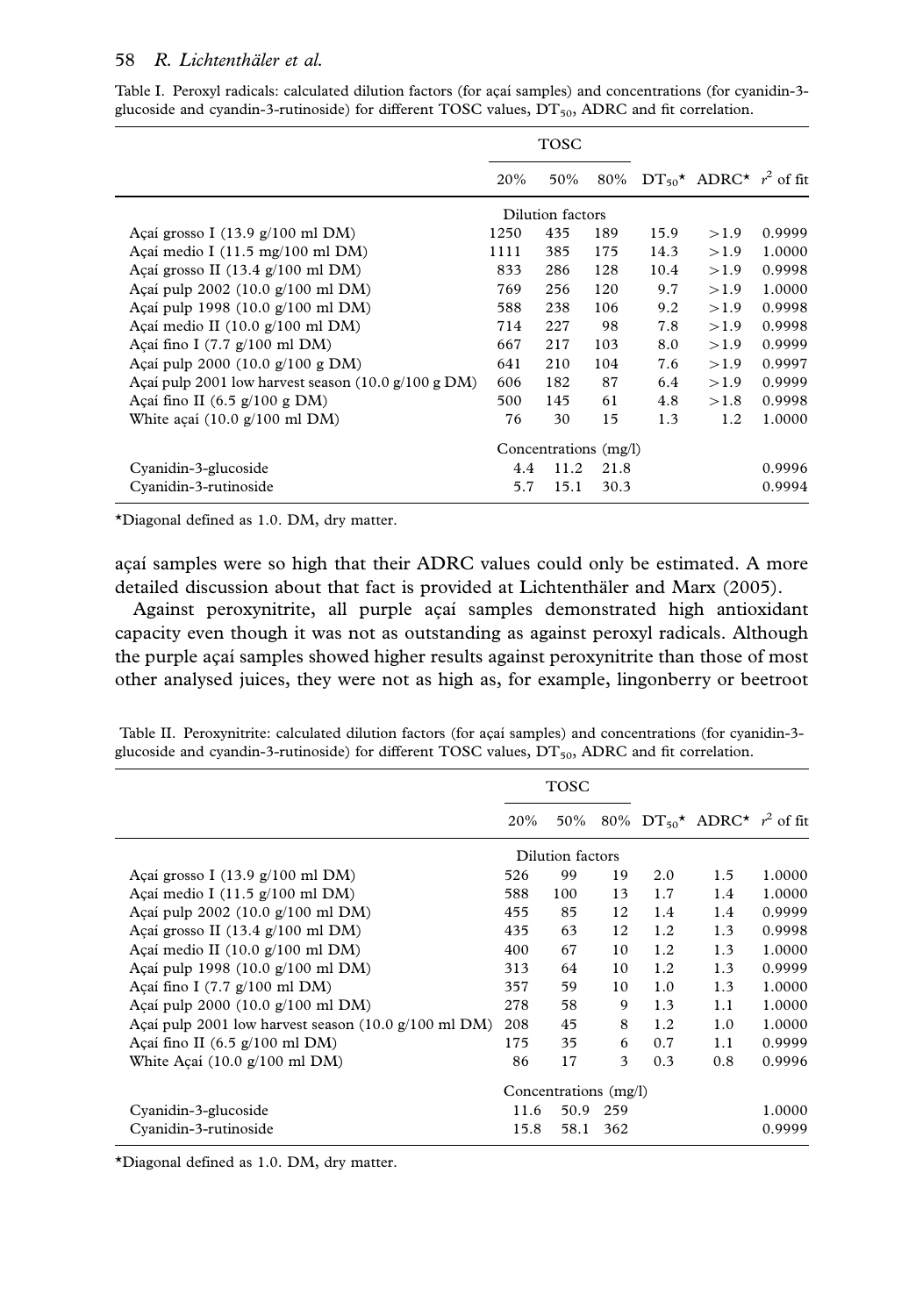|                                                                               | <b>TOSC</b>                     |                       |    |                                 |                                              |        |
|-------------------------------------------------------------------------------|---------------------------------|-----------------------|----|---------------------------------|----------------------------------------------|--------|
|                                                                               | 20%                             |                       |    |                                 | 50% 80% $DT_{50}^{\star}$ ADRC* $r^2$ of fit |        |
|                                                                               |                                 | Dilution factors      |    |                                 |                                              |        |
| Açaí pulp 2001 low harvest season $(10.0 \text{ g}/100 \text{ ml} \text{DM})$ | 111                             | 43                    | 7  | 1.2                             | 1.0                                          | 0.9997 |
| Açaí grosso II $(13.4 \text{ g}/100 \text{ ml} \text{ DM})$                   | 161                             | 39                    | 9  | 1.3                             | 1.1                                          | 0.9997 |
| Açaí fino II $(6.5 \text{ g}/100 \text{ ml} \text{ DM})$                      | 83                              | 29                    | 9  | 0.9                             | 1.1                                          | 1.0000 |
| Açaí pulp 2000 $(10.0 \text{ g}/100 \text{ ml} \text{ DM})$                   | 94                              | 29                    | 5  | 0.5                             | 1.0                                          | 0.9998 |
| Açaí medio I $(11.5 \text{ g}/100 \text{ ml} \text{ DM})$                     | 59                              | 24                    | 10 | 1.0                             | 1.0                                          | 0.9994 |
| Açaí medio II $(10.0 \text{ g}/100 \text{ ml} \text{ DM})$                    | 84                              | 26                    | 6  | 0.7                             | 1.0                                          | 0.9993 |
| Açaí grosso I $(13.9 \text{ g}/100 \text{ ml} \text{DM})$                     | 57                              | 23                    | 10 | 0.9                             | 1.0                                          | 1.0000 |
| Açaí fino I $(7.7 \text{ g}/100 \text{ ml} \text{ DM})$                       | 53                              | 21                    | 9  | 0.9                             | 0.9                                          | 0.9994 |
| Açaí pulp 2002 $(10.0 \text{ g}/100 \text{ ml} \text{DM})$                    | 57                              | 22                    | 8  | 0.8                             | 0.9                                          | 0.9998 |
| Acaí pulp 1998 $(10.0 \text{ g}/100 \text{ ml} \text{DM})$                    | 50                              | 18                    | 7  | 0.7                             | 0.9                                          | 1.0000 |
| White Acaí $(10.0 \text{ g}/100 \text{ ml} \text{ DM})$                       | 27                              | 7                     | 3  | 0.2                             | 0.5                                          | 0.9998 |
|                                                                               |                                 | Concentrations (mg/l) |    |                                 |                                              |        |
| Cyanidin-3-glucoside                                                          | Activities too low to calculate |                       |    |                                 |                                              |        |
| Cyanidin-3-rutinoside                                                         |                                 |                       |    | Activities too low to calculate |                                              |        |

Table III. Hydroxyl radicals: calculated dilution factors (for açaí samples) and concentrations (for cyanidin-3-glucoside and cyandin-3-rutinoside) for different TOSC values,  $DT_{50}$ , ADRC and fit correlation.

\*Diagonal defined as 1.0. DM, dry matter.

juice. Again, the antioxidant capacity of white açaí was low and was among the juices with the lowest results (Lichtenthäler  $&$  Marx 2005).

From the presented results (Tables I and II) conclusions on influencing parameters for the antioxidant capacities of the non-commercial samples against both reactive oxygen species can be drawn (only tentatively because of the small database). An important parameter is the plant variety—in both cases the white acai sample presents the lowest capacities. Another relevant influencing factor is the harvest season—the samples harvested during the 'dry months' August-December, the main harvest season, consistently show the highest TOSC values. Finally, climatic differences between the considered harvesting years seem to play an important role as well—the



Figure 1. Characteristic dose-response curves of açaí samples and peroxyl radicals.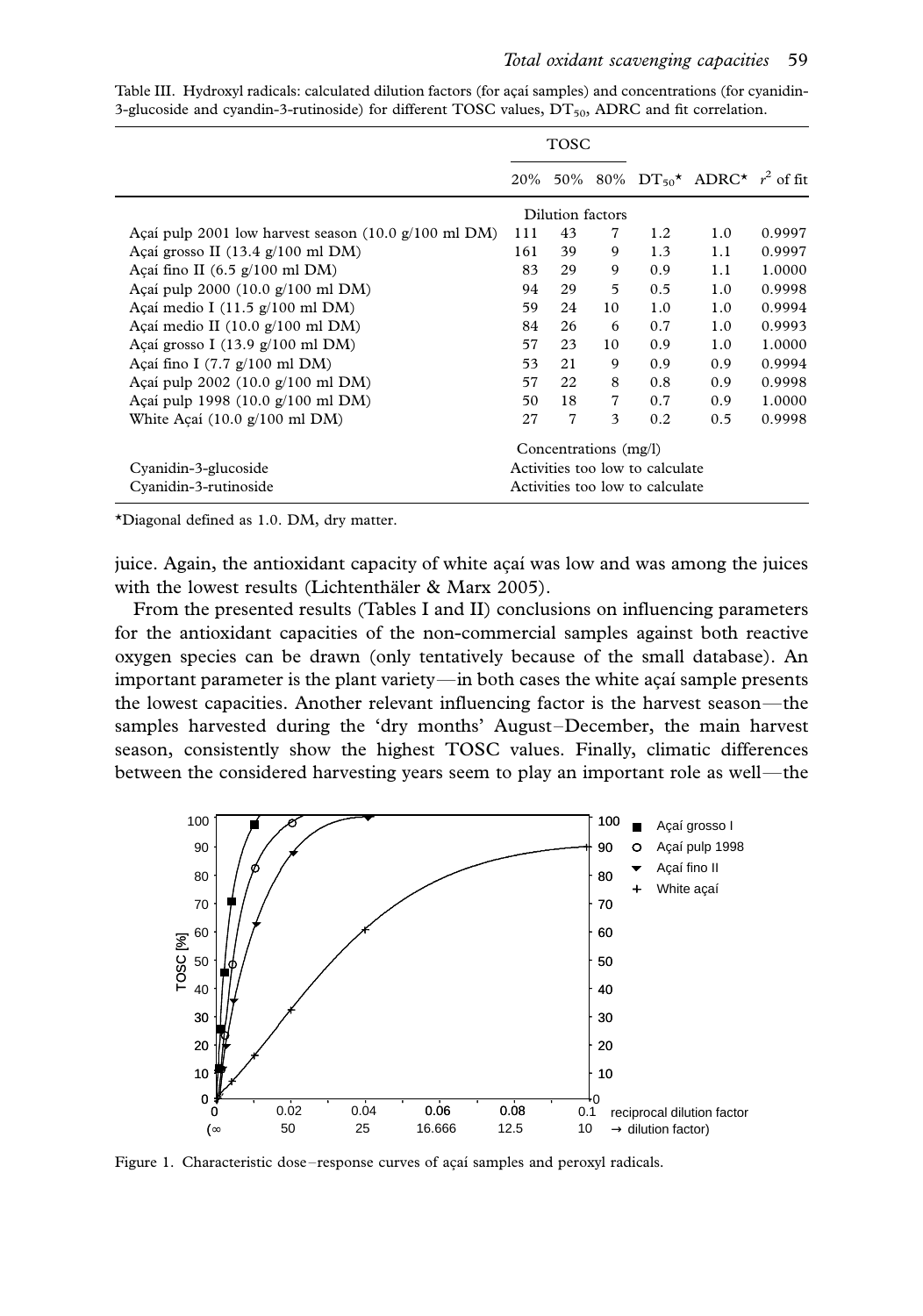TOSC values against both reactive oxygen species are highest in 2002, followed by those from 1998 and finally from 2000.

Consequently, the differences of the TOSC values between the commercial samples are only in part explainable with the different dry matter contents. Additionally to the parameters discussed for the non-commercial samples, the antioxidant capacities may be influenced by different stocking and transport conditions. With the exception of one sample (açaí fino II), the TOSC values of the trade samples are in the same range as those for the self-harvested ones. Therefore it can be concluded that, as for the maintenance of the antioxidant capacity, the after-harvest treatment of the commercial samples generally was adequate.

In comparison with peroxyl and peroxynitrite the acai sample antioxidant capacity against hydroxyl radicals was lower, by far. For all analysed purple açai samples only small differences were observed (Table III). When compared with other types of fruit and vegetable juices (Lichtenthäler  $\&$  Marx 2005), the TOSC values against hydroxyl are to be considered moderate. White açaí was even less effective than all other juice samples studied.

# Identification of individual phenolic compounds including anthocyanins in açai fruits by HPLC-MS

The TOSC assay in the form here utilized covers only water-soluble antioxidants; that generally means mainly ascorbic acid and polyphenols are to be considered responsible for the antioxidant capacities of the samples. As açai is only a poor source of vitamin C (Rogez, 2000), the main attention has to be drawn on polyphenols in this case. Up to now, only a few studies about the polyphenols in acai fruits have been published, with contradictory results. Iaderoza et al. (1992), Rogez (2000) and Gallori et al. (2004) detected cyanidin-3-glucoside and cyanidin-3-rutinoside in açaí fruits, whereas Bobbio et al. (2000, 2002) found cyanidin-3-arabinoside and cyanidin-3-arabinosylarabinoside.

Our HPLC/MS analyses prove the presence of two different anthocyanins in acaí fruits in appreciable amounts and some others in minor concentrations. The system settings used for the analysis of anthocyanins allowed a good ionization and selective MS detection of the molecular ions in the oxonium form, revealing their molecular weight directly. Subsequent MS fragmentation experiments showed the dissociation of the aglycon and the glycoside, delivering their molecular masses.

Thus, the two main anthocyanins were identified as cyanidin-3-glucoside and cyanidin-3-rutinoside, confirming the aforementioned findings of Iaderoza et al. (1992), Rogez (2000) and Gallory et al. (2004). Additionally, one of the minor anthocyanins was identified as peonidin-rutinoside (see Figure 2). Due to their low amount in the samples, the others could be assigned only tentatively to anthocyanins with pelargonidin, peonidin, delphinidin, petunidin and malvidin as aglycon.

Furthermore, protocatechuic acid, flavan-3-ols (catechin monomers through tetramers) and quercetin-rutinoside were identified in minute quantities in the açaí fruit samples. Table IV presents the MS data for the identified compounds. The pattern of these compounds corresponds to that of açaí seeds (unpublished results),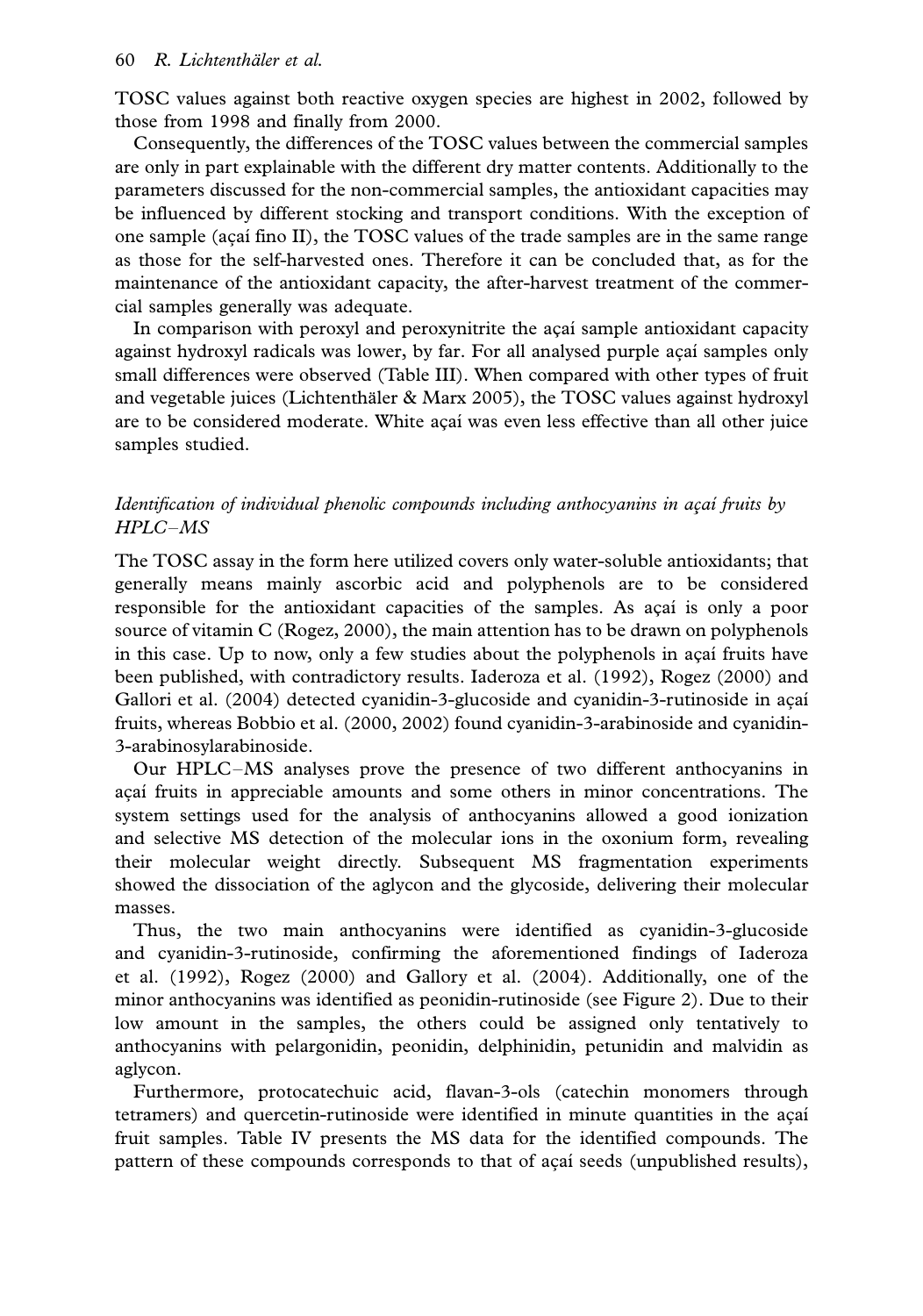

Figure 2. HPLC separation of anthocyanins with açaí pulp of 1998 taken as an example. Vis detection at 525 nm.

suggesting that these compounds were transferred from the seeds during the preparation of the açaí beverage.

#### Anthocyanin content and its relation to TOSC values

The concentrations of the two main anthocyanins in the analysed acai samples are compiled in Table V.

As expected, the anthocyanin content of the white açaı´ sample was negligibly low which combines with its low TOSC values against peroxyl and peroxynitrite. Concerning the purple açaí, cyanidin-3-rutinoside was the dominating anthocyanin in all samples, but to a varying extent. Its ratio to cyanidin-3-glucoside differs from 1.6 (pulp 2001, low season) to 65 (grosso I) in favour of cyanidin-3-rutinoside. The summarized anthocyanin contents of the purple samples vary between 13 and 456 mg/

| Compound                        | Retention<br>time (min) | Parent ion<br>$(m/z$ [polarity]) | MS/MS fragments<br>$(m/z$ [neutral loss])             |
|---------------------------------|-------------------------|----------------------------------|-------------------------------------------------------|
| Cyanidin-glucoside              | 7.4                     | 449 $(+)$                        | 287 ( $-162$ hexose $-H2O$ )                          |
| Cyanidin-rutinoside             | 8.3                     | 595 $(+)$                        | 449 ( $-146$ desoxyhexose $-H_2O$ )                   |
|                                 |                         |                                  | 287 ( $-308$ hexose + desoxyhexose $-2 \times H2O$ )  |
| Peonidin-rutinoside             | 10.6                    | $609 (+)$                        | 463 ( $-146$ desoxyhexose $-H2O$ )                    |
|                                 |                         |                                  | 301 ( $-308$ hexose + desoxyhexose $-2 \times H_2O$ ) |
| Protocatechuic acid             | 11.1                    | $153(-)$                         | 109 ( $-44$ CO <sub>2</sub> )                         |
| Catechin                        | 20.6                    | $289(-)$                         | 245, 205, 179                                         |
| Procyanidin dimer*              | 18.5                    | $577(-)$                         | 425 (RDA), 451 ( $-C_6H_6O_3$ ), 407, 289, 559        |
| Procyanidin trimer*             | 20.2                    | $865(-)$                         | 713 (RDA), 739 ( $-C_6H_6O_3$ ), 695, 577, 407        |
| Procyanidin tetramer*           | 20.8                    | $1153(-)$                        | 1001 (RDA), 1027 ( $-C_6H_6O_3$ ), 984, 575,          |
|                                 |                         |                                  | 865                                                   |
| Quercetin-rutinoside<br>(Rutin) | 37.2                    | $609(-)$                         | 300/301 ( $-308/309$ rutinose $-2 \times H_2O$ )      |

Table IV. Mass spectrometric data for identified phenolic compounds in acaí.

\*For procyanidins, beside the structural informative fragment ions (Retro-Diels-Alder reaction [RDA], phloroglucinol  $[-C_6H_6O_3]$ , the masses of the three most abundant fragment ions are given.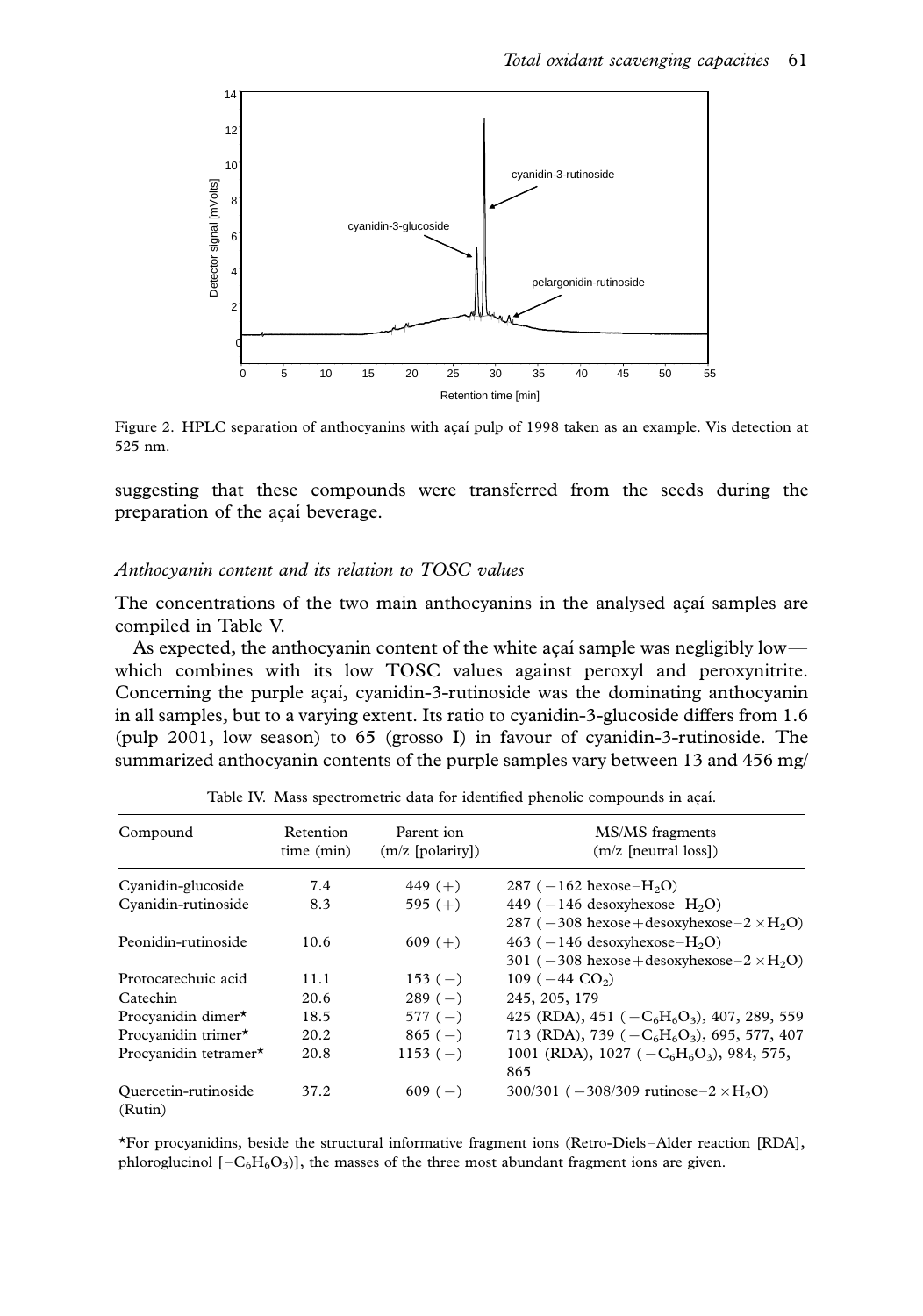|                                                                                   | Anthocyanin content (mg/l) |                                                                  |     |  |  |  |
|-----------------------------------------------------------------------------------|----------------------------|------------------------------------------------------------------|-----|--|--|--|
|                                                                                   |                            | Cyanidin-3-glucoside Cyanidin-3-rutinoside $\Sigma$ Anthocyanins |     |  |  |  |
| Açaí grosso I $(13.9 \text{ g}/100 \text{ ml} \text{DM})$                         |                            | 456                                                              | 463 |  |  |  |
| Açaí pulp 2002 $(10.0 \text{ g}/100 \text{ ml} \text{DM})$                        | 54                         | 157                                                              | 211 |  |  |  |
| Açaí fino I $(7.7 \text{ g}/100 \text{ ml} \text{ DM})$                           | 5                          | 106                                                              | 111 |  |  |  |
| Açaí medio I $(11.5 \text{ g}/100 \text{ ml} \text{ DM})$                         | 1                          | 99                                                               | 100 |  |  |  |
| Acaí pulp 1998 $(10.0 \text{ g}/100 \text{ ml} \text{ DM})$                       | 19                         | 79                                                               | 98  |  |  |  |
| Açaí grosso II $(13.4 \text{ g}/100 \text{ ml} \text{ DM})$                       | 19                         | 76                                                               | 95  |  |  |  |
| Açaí pulp $2000 (10.0 g/100 ml DM)$                                               | 27                         | 61                                                               | 88  |  |  |  |
| Açaí medio II $(10.0 \text{ g}/100 \text{ ml} \text{ DM})$                        | 7                          | 67                                                               | 74  |  |  |  |
| Açaí fino II $(6.5 \text{ g}/100 \text{ ml} \text{ DM})$                          | 6                          | 24                                                               | 30  |  |  |  |
| Açaí pulp 2001 low harvest season<br>$(10.0 \text{ g}/100 \text{ ml} \text{ DM})$ | 5                          | 8                                                                | 13  |  |  |  |
| White Açaí $(10.0 \text{ g}/100 \text{ ml} \text{ DM})$                           | $\Omega$                   |                                                                  |     |  |  |  |

Table V. Anthocyanin content of açaí samples.

DM, dry matter.

l. That large variation is in accordance with the findings of Rogez (2000), who found anthocyanin contents between 71 and  $1022$  mg/kg for purple açai samples with photometric measurements. It is striking that the sample with the highest anthocyanin content (açai grosso I) also has the highest TOSC values against peroxyl and peroxynitrite, and that the low harvest season sample (pulp 2001) with low TOSC values also contains the lowest amount of anthocyanins (Tables I and II). However, general correlations of anthocyanin contents with the sample rankings for the TOSC values cannot be deduced.

In the case of the commercial samples, not even a general dependence from the dry mass content can be stated. That is not surprising because of the low stability of anthocyanins in aqueous solutions; different stocking conditions may lead to very different degrees of anthocyanin degradation.

TOSC values of cyanidin-3-glucoside and cyanidin-3-rutinoside standard solutions against peroxyl and peroxynitrite were determined and the concentrations calculated that are necessary to achieve a TOSC of 20, 50 and 80% (see Tables I and II). Comparison of the results with those of acai samples with known anthocyanin contents should enable an estimation of the contributions of the individual anthocyanins to the overall antioxidant capacities. The calculation may be explained by means of açaí grosso I and peroxyl radical taken as an example. Açaí grosso I had a cyanidin-3-rutinoside content of 456 mg/l and had to be diluted 1:435 to achieve a TOSC value of 50%. Accordingly, the cyanidin-3-rutinoside concentration in the diluted sample was about 1 mg/l. To obtain the same inhibition from the standard cyanidin-3-rutinoside, a concentration of 11.2 mg/l was necessary. That means the antioxidant capacity of the açaí sample is about  $11$ -fold higher than could be expected from the cyanidin-3-rutinoside content. For peroxynitrite, the calculation results are very similar. It turned out that all of the studied acai samples showed far higher antioxidant capacities against peroxyl radicals and peroxynitrite (10-fold to 200-fold) in comparison with pure solutions with the same anthocyanin concentrations. For hydroxyl radicals, the antioxidant capacity of standard anthocyanin solutions was so low that an influence of anthocyanin content on sample TOSC values can be excluded completely.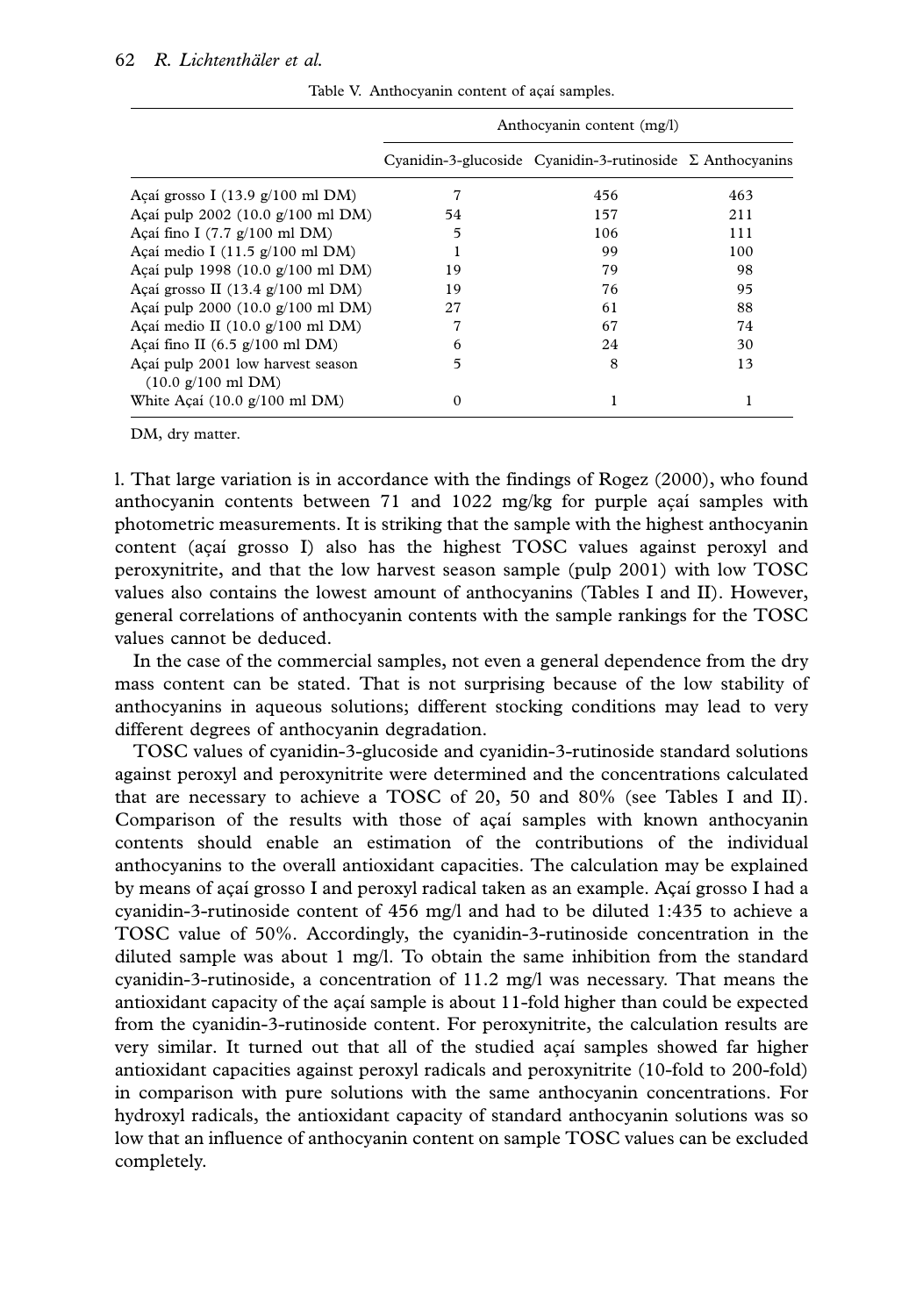Consequently, the main part of the antioxidant capacities of acai fruit pulp must be due to other, not yet identified, compounds. This conclusion is supported by the results of different groups of researchers for other samples rich in anthocyanins. Miller and Rice-Evans (1997) found that there must be a significant unidentified antioxidant in blackcurrant drink, because the good results of this beverage could not be explained only by its vitamin C and anthocyanin content. Earlier conclusions (Harper et al. 1969) are confirmed as well. There, it was stated that not the anthocyanins are responsible for stabilization of ascorbic acid in blackcurrant juice. A survey of Wang et al. (1996) about the total antioxidant capacity of fruits revealed also that there may be some unknown antioxidants present in fruits that need to be identified. Actually, studies for their identification are in progress.

#### Acknowledgements

This work was supported by the Unilever Bestfoods Deutschland GmbH (Hamburg, Germany). The authors thank Klaus Böcker GmbH (Buxtehude, Germany) for the friendly supply of commercial açaí samples, and Mr Ferdinando C. do Nascimento (Emílio Goeldi Museum, Belém, Brazil) for the field sample collections and preparation of açaí pulp samples.

#### References

- Bauer K. 2000. Tropical fruit flavors: A flavorist's perspective. Cer Food World 45:204-207.
- Bobbio FO, Druzian JI, Abrao PA, Bobbio PA, Fadelli S. 2000. Identification and quantification of the anthocyanins from the fruit of açaí (Euterpe oleracea) Mart. Cienc Tecnol Aliment 20:388-390.
- Bobbio FO, Bobbio PA, Oliveira PA, Fadelli S. 2002. Stability and stabilization of the anthocyanins from Euterpe oleracea Mart. Acta Aliment Hung 31:371-377.
- Cavalcante PB. 1988. Frutas Comestíveis da Amazônia. 4th ed. Belém, Brazil: Coleção Adolpho Ducke. p 279.
- Clay JW, Clement CR. 1993. Selected species and strategies to enhance income generation from Amazonian forests. Available from http://www.fao.org/docrep/v0784e/v0784e0b.htm
- Delegacia Federal de Agricultura no Estado de São Paulo, Brazil. 2000. Padrões de Identidade e Qualidade para Polpas de Frutas, Instrução Normativa No. 1. Available from http://www.dfasp.gov.br/siv/ pn\_le\_0.htm
- Gallori S, Bilia AR, Bergonzi MC, Barbosa WLR, Vincieri FF. 2004. Polyphenolic constituents of fruit pulp of Euterpe oleracea Mart. (açaí palm). Chromatographia 59:739-743.
- Harper KA, Morton AD, Rolfe EJ. 1969. The phenolic compounds of blackcurrant juice and their protective effect on ascorbic acid, III, The mechanism of ascorbic acid oxidation and its inhibition by flavonoids. J Food Technol 4:255-267.
- Iaderoza M, Baldini VLS, dos Santos Draetta I, Bovi MLA. 1992. Anthocyanins from fruits of açaí (Euterpe  $oleracea$  Mart.) and juçara (*Euterpe edulis* Mart.). Trop Sci 32:41-46.
- Kähkönen MP, Hopia AI, Heinonen M. 2001. Berry phenolics and their antioxidant activity. J Agric Food Chem 49:4076.
- Lichtenthäler R, Marx F. 2005. Total oxidant scavenging capacities of common European fruit and vegetable juices J Agric Food Chem 53:103-110.
- Lichtenthäler R, Marx F, Kind OM. 2003. Determination of antioxidative capacities using an enhanced total oxidant scavenging capacity (TOSC) assay. Eur Food Res Technol 216:166-173.
- Miller NJ, Rice-Evans CA. 1997. The relative contributions of ascorbic acid and phenolic antioxidants to the total antioxidant activity of orange and apple fruit juices and blackcurrant drink. Food Chem 60:331 – 337.
- Mun˜iz-Miret N, Vamos R, Hiraoka M, Montagnini F, Mendelsohn RO. 1996. The economic value of managing the açaí palm (Euterpe oleracea Mart.) in the floodplains of the Amazon estuary, Pará, Brazil. Forest Ecol Manag 87:163-173.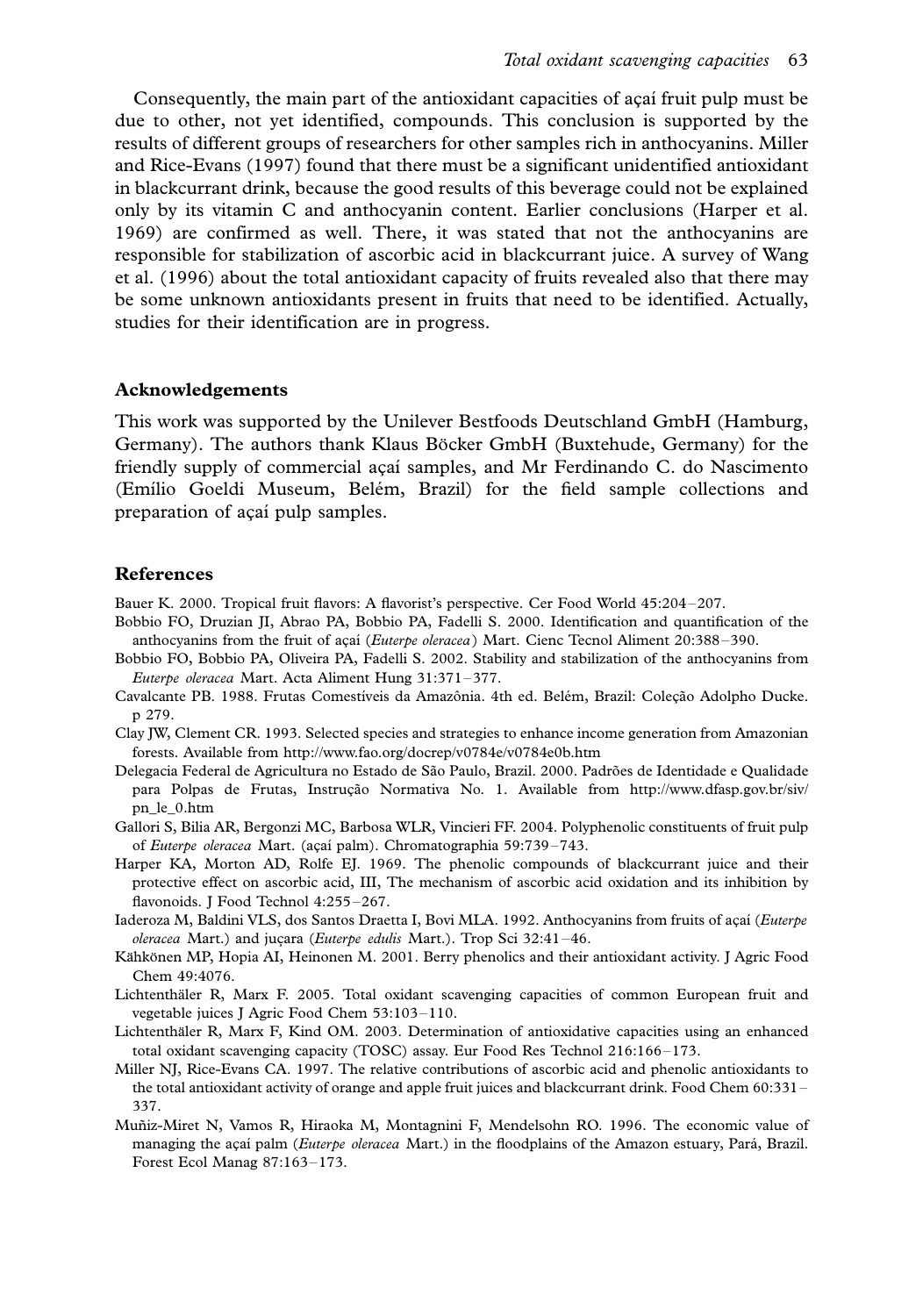- Papagiannopoulos M, Wollseifen HR, Mellenthin A, Haber B, Galensa R. 2004. Identification and quantification of polyphenols in carob fruits (Ceratonia siliqua L.) and derived products by HPLC-UV-ESI/MSn. J Agric Food Chem 52:3784-3791.
- Regoli F, Winston W. 1999. Quantification of total oxidant scavenging capacity of antioxidants for peroxynitrite, peroxyl radicals, and hydroxyl radicals. Toxicol Appl Pharm 156:96-105.
- Rogez H. 2000. Acaí: Preparo, Composição e Melhoramento da Conservação. Belém. Brazil: EDUFPA. p 313.
- Smith NJH. 1999. The Amazon river forest. New York: Oxford University Press. p 208.
- Strudwick J, Sobel GL. 1988. Uses of Euterpe oleracea Mart. in the Amazon Estuary, Brazil. Adv Econ Bot  $6:225-253.$
- Wang H, Cao G, Prior RL. 1996. Total antioxidant capacity of fruits. J Agric Food Chem 44:701-705.
- Winston GW, Regoli F, Dugas AJ Jr, Fong JH, Blanchard KA. 1998. A rapid gas chromatographic assay for determining oxyradical scavenging capacity of antioxidants and biological fluids. Free Radic Biol Med 24:480-493.
- Zheng W, Wang SY. 2003. Oxygen radical absorbing capacity of phenolics in blueberries, cranberries, chokeberries, and lingonberries. J Agric Food Chem 51:502-509.